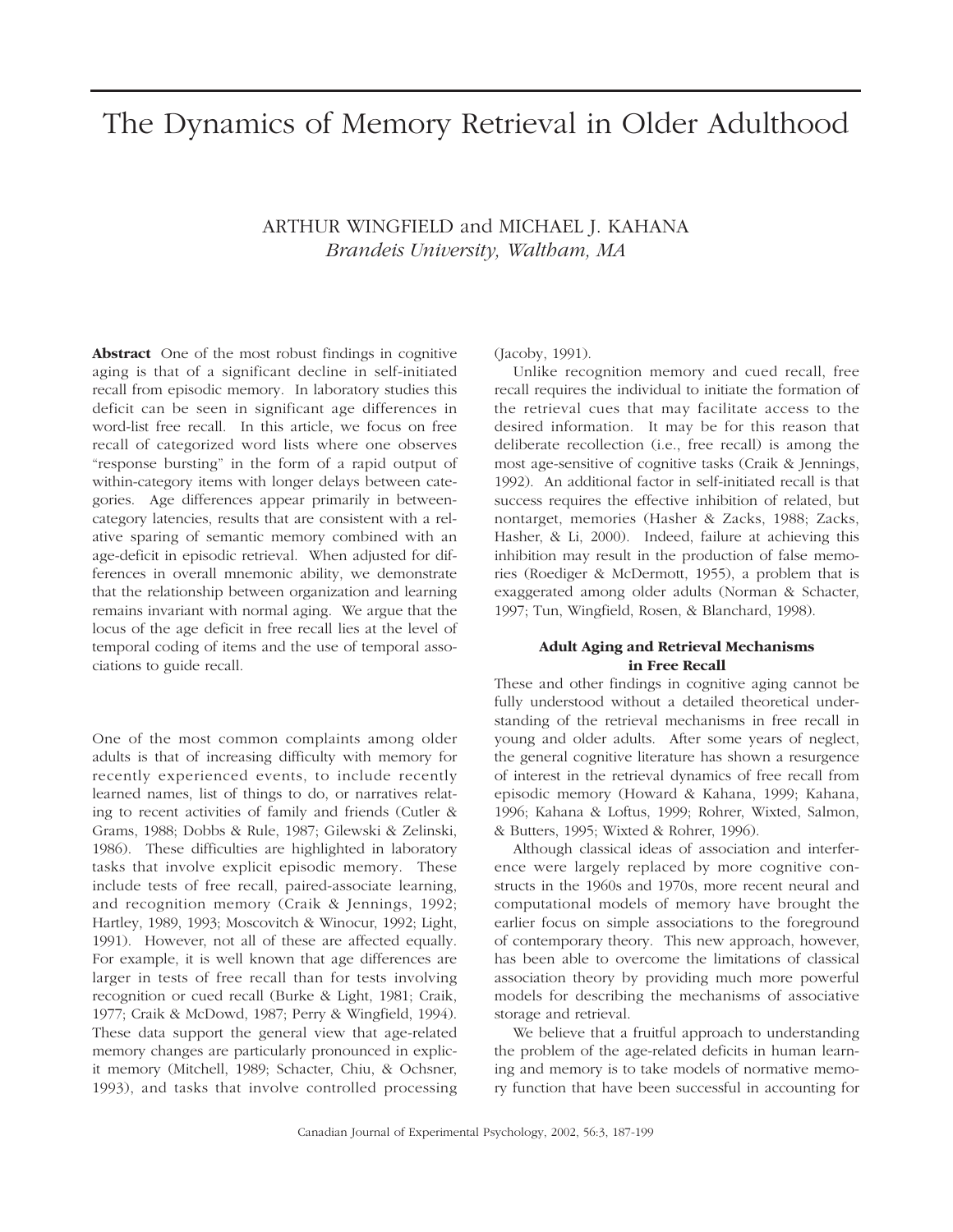a wide range of data in young adults, and then determining how "lesioning" such a model would produce behaviour that is isomorphic with the known pattern of memory changes in older adulthood.

Experimental studies of aging memory that have looked at overall levels of performance for young versus older adults have verified an effect closely akin to the "complexity hypothesis" championed many years ago by Cerella and colleagues (e.g., Cerella, Poon, & Williams, 1980). When tested across a variety of tasks, the general rule of aging is that tasks that the young find difficult, or require a longer time to perform, are especially difficult or take especially longer for older adults (Cerella, 1994; Stine & Wingfield, 1988, 1990; Wingfield, Tun, & Rosen, 1995). Interestingly, the argument has been made that the very ubiquity of this finding may have tended to obscure differences in young and older adults in the microstructure of the tasks being performed (Fisk & Fisher, 1994; Myerson, Wagstaff, & Hale, 1994). The goal in cognitive aging research, we would thus argue, should be to get below the surface of the general complexity hypothesis, and to attempt to elucidate these potential microstructure differences.

## **Recall from Semantic Memory: Output Rate and "Response Bursting"**

From the time of Cattell (1886), it has been recognized that the time it takes to retrieve information from memory can reveal information about accessibility differences between items even when recall is accurate. One example of the usefulness of measuring response times can be seen in the classic finding that the temporal output pattern observed in the free recall of verbal items is frequently characterized by a phenomenon known as "response bursting" (Bousfield, Cohen, & Whitmarsh, 1958; Bousfield & Puff, 1964; Bousfield & Sedgewick, 1944; Bousfield, Sedgewick, & Cohen, 1954). In the earliest of these studies, Bousfield and Sedgewick (1944) asked young adults to name category exemplars from large semantic categories such as animals, U.S. cities or items of furniture. Using a variety of different categories they found that the rate of output of category exemplars typically begins rapidly and then progressively decreases as more and more of the exemplars are given and the category becomes exhausted. That is, the number of responses given over time takes the form of an exponential rise to an asymptote (Wixted & Rohrer, 1996).

Within this general trend, Bousfield and Sedgewick (1944) also observed the appearance of associative clustering: the rapid production of highly associated exemplars (e.g., within the "animal" category, animals typically found on a farm, animals typically found in a

zoo, etc.) preceded by a relatively long response time. That is, as the search through memory proceeds, recalling an exemplar prototypical of a particular subcategory appears to trigger the rapid production of the remaining members of that subcategory. This, in turn, is often followed by a relatively long latency until another group of responses is produced. In Figure 1, we illustrate these effects with data from our own laboratory. University undergraduates were asked to name aloud as many animals as they could within a 20 minute period. (Participants were told that for this purpose fish and birds were to be considered part of the animal category, but that insects and microorganisms were to be excluded.) The insert in the upper lefthand corner of Figure 1 shows a typical temporal output pattern from a single participant. Time in minutes is plotted along the abscissa and the cumulative number of responses is plotted on the ordinate. We can see in this insert one of the features observed by Bousfield: a fairly rapid output rate as the participant begins to give his or her responses, followed by a slowing of output over time as the participant requires more and more time to retrieve and produce new category members that have not already been given.

Within this generally declining rate of output, however, one also sees several examples of the associative clustering with temporal response bursting described by Bousfield. This can be seen in the larger curve in Figure 1 that focuses on the area indicated by the box in the insert. This curve shows a sample of the participants' responses made from 6 minutes to just over 12 minutes into the production period. Each vertical rise represents the production of one additional word. Listed below the curve are the actual responses produced by the participant, with the vertical order from top to bottom representing the order of responses over time. In this enlarged sample of the output curve, one sees numerous examples of "response bursting" of subcategories (the rapid output of responses from within a subcategory with longer delays between subcategories). An example of this pattern is seen with the production of *Cougar* being followed rapidly by three other animals one might see on safari (*Elephant*, *Hippopotamus* and *Rhinoceros*), followed in turn by a long pause until *Poodle*, an item from another category, was produced.

Asking individuals to generate exemplars from specified semantic categories, or to produce words beginning with particular sounds, is frequently used in neuropsychological testing as a measure of "verbal fluency." Because of pragmatic constraints in clinical testing, typically only one or two minutes is allowed for responding. Even within this constraint, however, the number of responses generated within this specified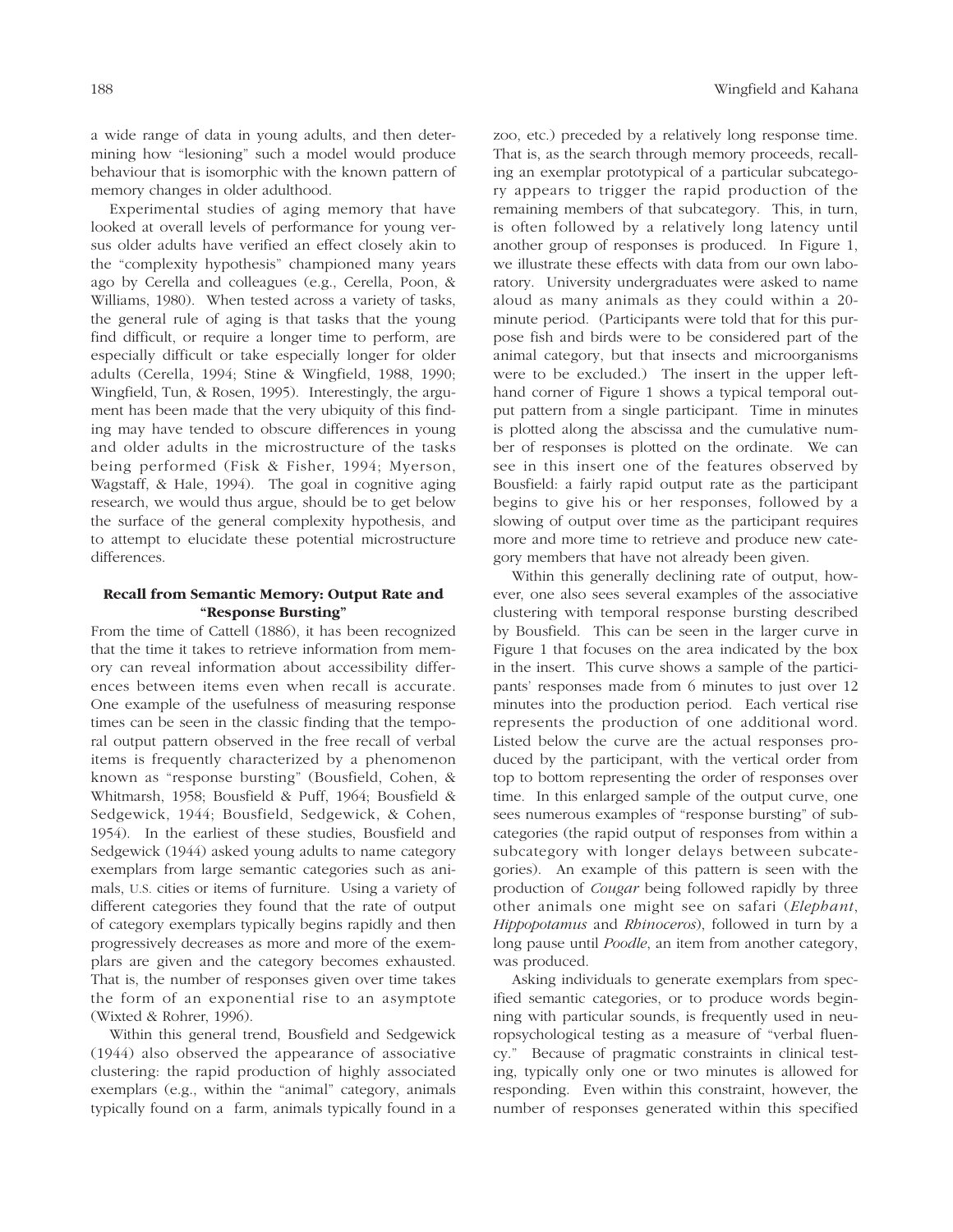

*Figure 1.* Cumulative number of animal names produced by a young adult over a 20-minute generation period. The full 20-minute temporal output pattern is shown in the insert in the upper left corner. The larger curve shows the output pattern and responses given by the participant from 6 minutes to just over 12 minutes into the production period. Where responses are listed vertically they are ordered from top to bottom in the order in which they were given.

period has been shown to be sensitive to a variety of neuropsychological disorders such as Alzheimer's disease, Huntington's disease, and traumatic brain injury (Kempler, Teng, Dick, Taussig, & Davis, 1998; Tombaugh, Kozak, & Rees, 1999). In addition, young adults typically produce more exemplars than do older adults, as do individuals with more years of formal education (Kempler et al., 1998; Tombaugh et al., 1999).

Unpublished work from our laboratory has shown that, even when given a full 20 minutes to respond, older adults on average still produce fewer category exemplars than their young adult counterparts. The age difference is thus not simply due to a general slowing of responses that would not allow the older adult time to give as many responses in a minute or two as would a young adult. The age difference in number of exemplars produced remained significant even when both young and older adults' curves were reaching asymptote with the extended time period. Other than this difference, however, the general shapes of the response curves and the appearance of response bursting in the older adults' responses were similar to that observed for the young adults.

## **Age Differences in the Temporal Output Pattern of Categorized List Recall**

Following their early work on category generation, Bousfield and colleagues attempted a more focused approach to memory retrieval by shifting their efforts from retrieval from semantic memory (i.e., category exemplar production) to retrieval from episodic memory (Bousfield & Puff, 1964; Bousfield et al., 1954, 1958). A series of elegant studies by Pollio and his colleagues followed Bousfield by looking even more closely at the temporal pattern of recall from categorized lists (Pollio, 1974; Pollio & Gerow, 1968; Pollio, Richards, & Lucas, 1969). These were lists composed of words drawn from several different semantic categories, with the words scrambled in order of presentation.

As one considers the task of learning and recalling a categorized word list, one sees the questions that most researchers would consider among the central ones in the study of human memory: How is the stream of incoming sensory experience converted into a lasting memory trace? How are these traces represented and how are they bound to an internal representational of space and time that defines the context of the memory episode? During study, what are the control processes involved in effective encoding and organization of the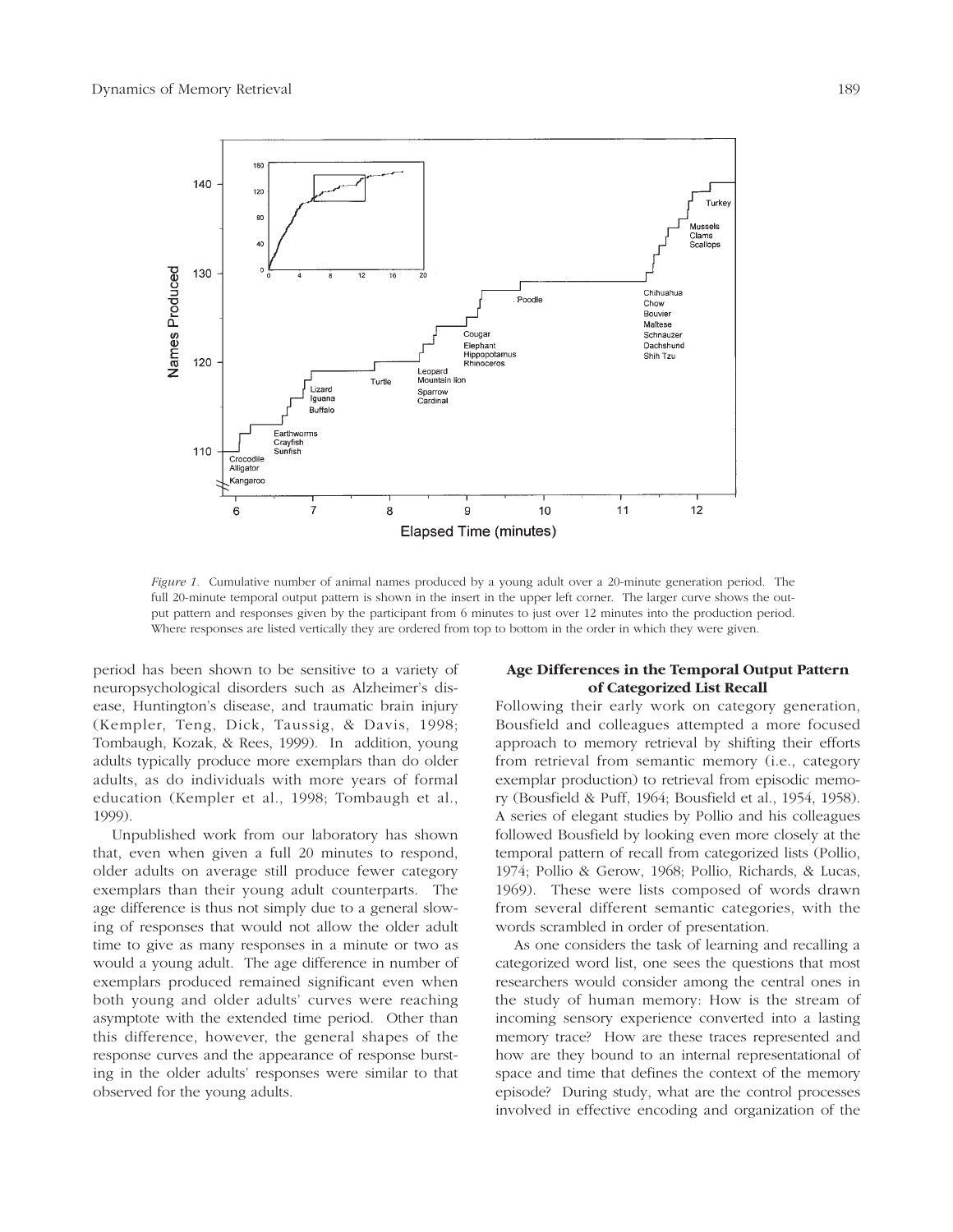studied material? During retrieval, what are the control processes involved in effective cue formation? How does that retrieval cue come in contact with the target information and redintegrate the target episode, and what information may be lost in recovery? For example, perhaps we will recover content information devoid of context (a failure of binding), or perhaps the retrieval cue will find a related (but incorrect) memory with the participant failing to inhibit the recovery of this extraneous information. How effective are individuals at focusing retrieval on the desired information and inhibiting the production of extraneous thoughts? And finally, how does the aging memory system differ from younger adults in these regards? These are questions that we suggest will engage memory researchers for many years into the future. At this point, we wish only to scratch the surface and to indicate some of the specific directions such future work might take.

In an attempt to explore potential age differences in the manner of recall, we conducted an experiment with young and older adults based directly on an experiment by Pollio et al. (1969) with young adults. The participants in our case were 15 young adults in their 20s and 15 older adults in their 60s and 70s, with the two groups matched for education and general verbal ability (Wingfield, Lindfield, & Kahana, 1998). The learning list was patterned after that used by Pollio et al., consisting of 25 words that consisted of five exemplars of each of five semantic categories (animals, gemstones, trees, transportation, vegetables). The 25 words were presented in random order, with the participant asked to recall as many of the words as possible in any order he or she wished. This procedure was repeated until the participant was able to recall all 25 words correctly. The order of presentation of the words was randomized on each presentation.

Our interest in this study was to compare the nature of the interresponse times (IRTs) produced by older adults and young adults learning the same list. One can immediately see the potential for a confound based on the traditional finding that older adults require more learning trials than the young to achieve equivalent levels of recall (Hultsch, 1975). Given this potential confounding between the occurrence of clustering in recall and the number of items recalled, we examined output latencies for young and older adults when both groups had reached a criterion of 100% recall. In this way, we were able to examine the age interaction with interresponse times (IRTs) without the confound of differences in degree of original learning.

Our question was not whether older adults would be expected to take longer in giving their responses than the young. One would expect to see such a main effect of slower responding for older participants (Cerella, 1994; Salthouse, 1991). Rather, our interest was in potential age differences in the pattern of growth rates in between-category and within-category IRTs.

Studies of young adults recalling categorized word lists have shown that both within- and between-category IRTs between successively recalled items tend to increase as recall proceeds. However, the rate of increase in between-category IRTs is significantly steeper than the rate of increase in within-category IRTs (Pollio et al., 1969). If it is the case that older adults suffer from a retrieval difficulty that is characterized by a differentially impaired episodic memory system relative to semantic memory, then one might expect to see a differential rate of growth in between-category IRTs as compared with that of within-category IRTs. This would be the case because within-category items in such lists share an already-learned semantic relationship, while the five categories chosen for the list have no previous connection.

The words were presented individually on a computer screen at a rate of one item per second. Items from the same semantic category were never presented in immediate succession and repetition of the items did not occur until all 25 words had been presented once. The end of the list presentation was signaled by a row of asterisks on the computer screen and an audible signal tone that was presented one second after the last word in the list appeared. When this signal occurred, participants were to attempt to recall as many words as possible from the studied list in any order they wished. Recall was given aloud into a desk-mounted microphone. Participants were told that their responses would be scored for recall accuracy, but no mention was made that we would also be examining the temporal output pattern of their responses, nor of the categorical nature of the list.

Although the rate of learning was faster for the young adults, the participants in both age groups predominantly recalled the items clustered by categories. That is, even though the words were presented in a random order, participants invariably recalled items grouped by category. In some instances, participants produced words from three or four different categories and then went back to produce a new item from an already recalled category. However, this was rare (less than 2% of all trials). These few out-of-category responses were excluded from the IRT analyses. Intrusion errors (production of responses that were not in the list) were also exceedingly rare.

The two participant groups' accuracy and recall latencies are summarized in the four panels in Figure 2. The top left panel shows the first learning and recall trial for the young adults, and the top right panel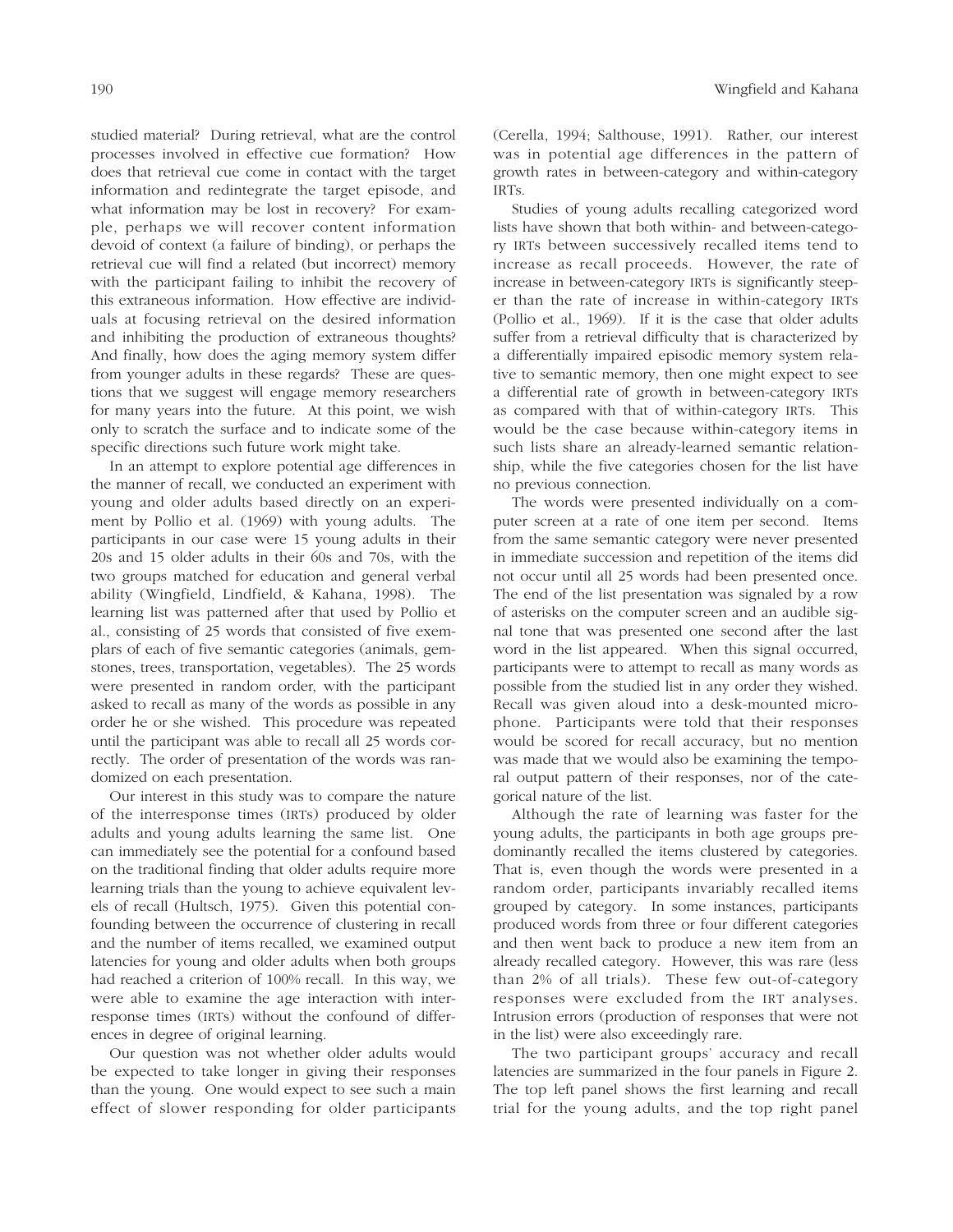

*Figure 2.* Recall accuracy and temporal output pattern for a categorized word list for young (left panels) and older (right panels) adults. Recall accuracy at each output position is indicated by the height of the bars. The position of each bar on the abscissa indicates the mean latency from the end of the list to the onset of each response. Category groups are indicated by the numbered brackets above the clusters of responses. The two upper panels show data for the first learning and recall trial. The two lower panels show data for the list when it was learned to a level of 100% recall accuracy. (Adapted from Wingfield, Lindfield, & Kahana, 1998, Fig. 1, pg. 259. Copyright 1998 by the American Psychological Association.)

shows these data for the older adults. The positioning of the vertical bars along the abscissa in all four panels represents the mean latencies (in seconds) from the signal to begin recall at the end of a list to the onset of each of the participants' responses. (These measures were obtained by digitizing the real-time recordings of participants' spoken recall responses and using a computer-generated visual display of the speech waveform to measure elapsed time from the recall signal at the end of the study list to the onset of each successive word recalled. Onset-to-onset latencies, rather than latencies from the endings of the words to the onsets of the next words, was chosen because of participants' tendency to drag out word endings as they attempted to think of the next word.)

Although participants predominantly recalled items within categories, the order of the items within a category and the order of the categories in their reports varied between participants. The numbered brackets above the responses indicate the participants' first, second, third, fourth, and fifth categories recalled. The heights of the bars within each category group show the mean percentage of participants recalling one, two, three, four, or all five items from within each category. It can be seen from the heights of the bars for the first learning and recall trial that participants' recall tended to fall off for the last category recalled, and this was especially so for the older participants. Indeed, one can see from the height of the bar that some older adults in Trial 1 were unable to recall even the first item of the fifth category.

This study was not the first one to examine age differences in category clustering in recall of categorized

lists. As Kausler (1994) noted in his review of this literature, however, such studies have tended to have a natural confound between the occurrence of clustering in young and older adults' recall and the number of items recalled (Kausler, 1994, pp. 230-238). To overcome this confound, we show in the two lower panels the performance for the young (left panel) and older (right panel) adults when both groups had achieved 100% recall of all 25 list items.

In all four panels, we see the classic pattern of "response bursting," in which categorically related items are recalled in rapid succession with longer interresponse times separating the category groups. These findings are an exact replication of those observed by Pollio and colleagues for young adults (Pollio & Gerow, 1968; Pollio et al., 1969), findings that we can see also hold for older adults. For both age groups, we see that words presented in a random order are nevertheless recalled predominantly grouped by category, with short IRTs between items recalled from within a category, and longer IRTs at the transitions between categories. We see this result for both age groups on the first trial and again for both age groups on the 100% correct trial. That is, although the output rates are generally faster on the final trial, both within and between categories, the systematic "response bursting" by category evident in Trial 1 is still in evidence for the two groups on the 100% correct trial. Within this overall generality, however, important age differences appear. These differences take the form of an age dissociation between the within- and the between-category output latencies.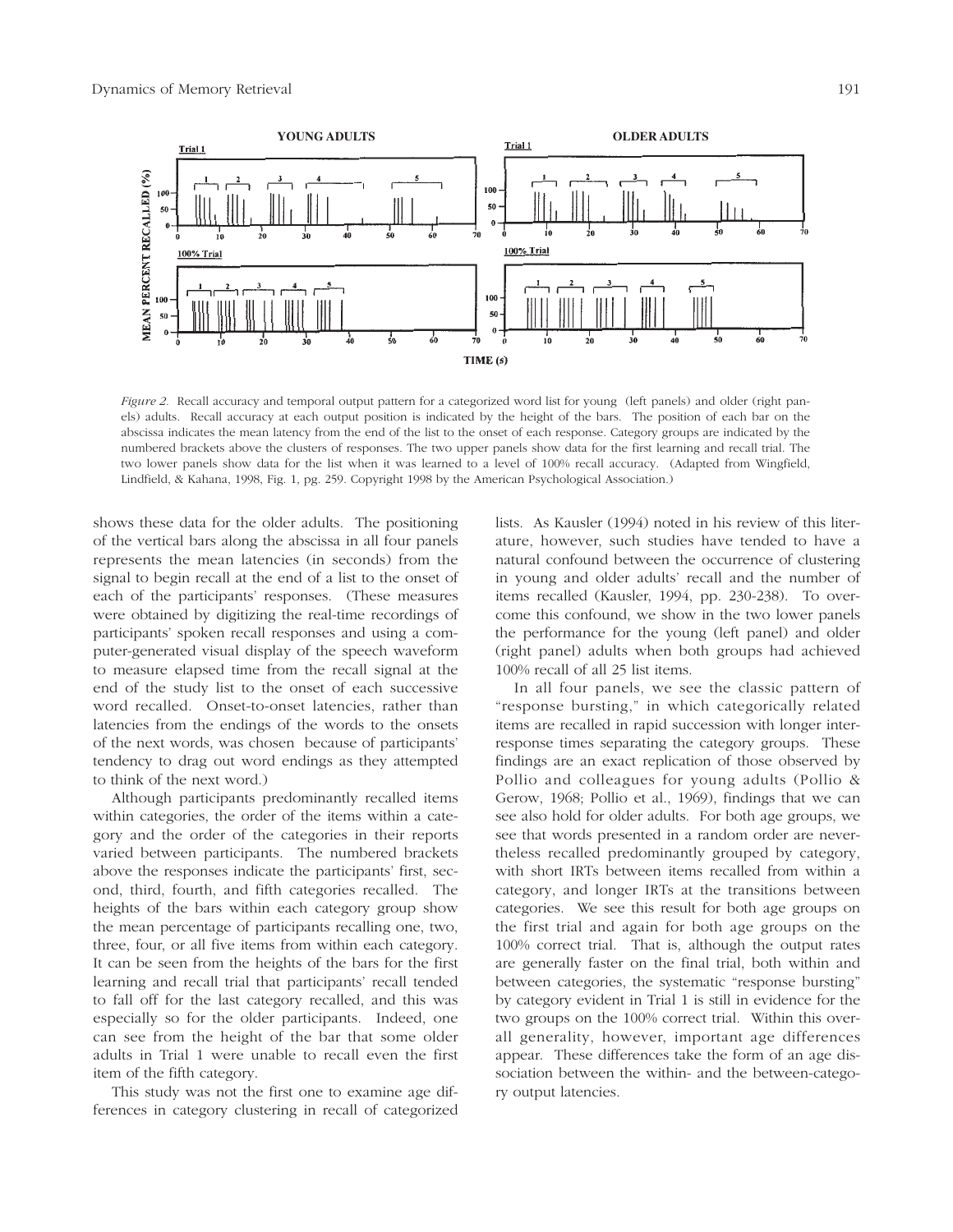

*Figure 3.* The top two curves show the average of the four between-category interresponse times (IRTs) for young and older adults and the bottom two curves show the mean IRTs for the four within-category transitions. These data are shown for the 100% trial on which all 25 items were produced. (From Wingfield, Lindfield, & Kahana, 1998, Fig. 2, pg. 260. Copyright 1998 by the American Psychological Association.)

## **Within-Category and Between-Category Recall: An Age-Dissociation**

A clear way to see the pattern of the within-category and between-category IRTs on the 100% trial, where both groups had recalled all 25 items, is to plot the data from the lower two panels of Figure 2, as we have done in Figure 3. The upper two curves in Figure 3 show the young and older participants' mean IRTs for the four between-category transitions on the 100% trial. The two lower curves show the young and older participants' mean within-category IRTs as they proceeded through the five items from each of the five categories.

This figure shows clearly the finding that the older adults had significantly longer latencies than the young adults as they finished one category and attempted to retrieve the items for the next one. In addition, we see also that the rate of this increase from category to category was significantly steeper for the older participants than for the young participants, especially as participants executed their fourth transition to begin their recall of the items from the fifth category. These differences were confirmed by analysis of variance.

By contrast to these large age differences in the between-category IRTs for the young versus the older adults, the within-category IRTs were shorter and showed no significant age difference. Although there was a trend for IRTs to increase as participants moved from item to item within a category, the magnitude of this increase was very small compared to the latencies as participants moved from category to category.

It might be suggested that the rapid within-category IRTs resulted from participants simply generating highly prototypical category members as each category name was activated, rather than reflecting an actual recall response. Such a process, however, would be expected to produce not only responses that were correct but also intrusions of highly prototypical members of the studied categories that had not been in the list (cf. Deese, 1959; Roediger & McDermott, 1995). For both the young and older adults, however, such intrusions were extremely rare, suggesting that participants were not simply generating highly prototypical category items. The rarity of extralist intrusions, even among the older participants, is especially interesting in the context of the previously mentioned arguments for an inhibition deficit in normal aging (Hasher & Zacks, 1988; Zacks et al., 2000). Were such an inhibition deficit operating under these conditions one would have expected to see a higher incidence of intrusions, especially by the older adults, than we observed. This failure to find intrusions represents an important avenue for further study.

The meaning of between- and within-category IRTs has been characterized in a number of ways over the years since Bousfield et al. (1954) conducted their early studies of recall from categorized word lists. Patterson, Meltzer and Mandler (1971) took a similar position to Bousfield's original interpretation, postulating that between-category IRTs reflect the combined effects of the time needed to determine that no more items from a category can be recalled (category exit time) plus the time needed to gain access to the next category (category access time). Consistent with Tulving and Pearlstone (1996) and Tulving and Madigan's (1970) distinction between cue-dependent and trace-dependent retrieval, between-category IRTs could be seen as reflecting the accessibility of the higher-order memory units in which the list was organized by the learner (i.e., category names), while the within-category IRTs could be seen as reflecting the accessibility of the elementary memory units themselves.

To the extent that the long between-category IRTs reflect the time required to "find" the next category in memory, giving participants the names of the categories used in the study list either at the start of the study trials or at the time of recall should eliminate the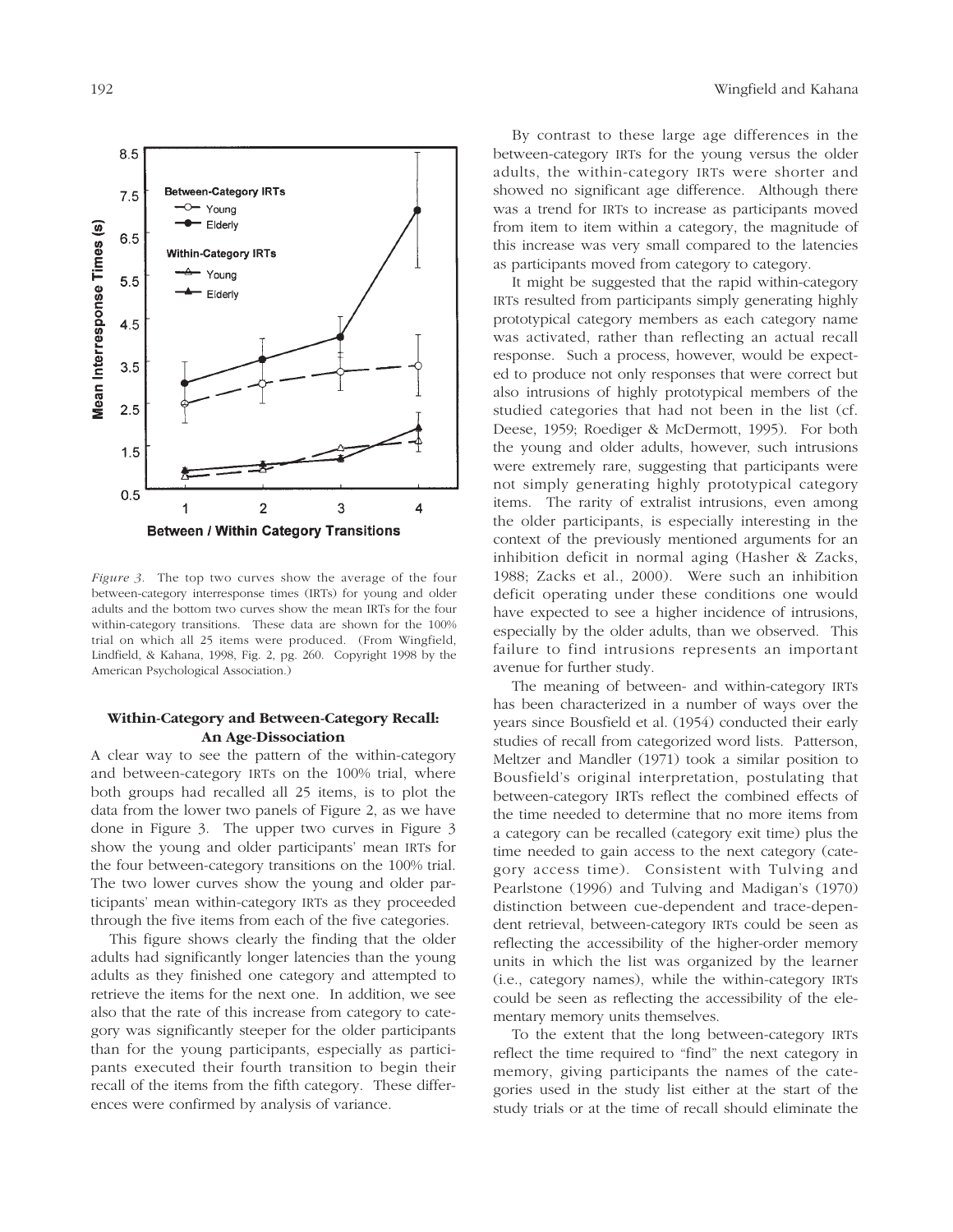IRT increase as one moves from category to category. This finding was reported for young adults by Pollio and Gerow (1968). Giving participants the category names during learning and recall also eliminates the rise in between-category IRTs for older adults and brings their overall latencies more in line with those of younger adults (Wingfield et al., 1998, Experiment 2). Consistent with the notion that item-retrieval and category-retrieval represent different processes, presentation of category names had no effect on within-category IRTs.

In learning categorical word-lists, within-category items are part of a pre-existing semantic network. The learning task in this case involves primarily temporally based activation (i.e., activation by recency) of preexisting associations. For example, if the words DIA-MOND and RUBY are encountered on a study list, they are already bound together as part of the "gemstone" concept. One need only register the recency of their activation, or the time of their occurrence, as distinct from other gemstone names that were not in the list.

By contrast, the different categories represented in the learning list have little or no pre-existing connections between them. In this case, the participant must learn "animals," "gemstones," "trees," 'transportation," and "vegetables" as items that occurred in a common temporal context (i.e., the list). This kind of temporal association presents a special challenge to older adults (Naveh-Benjamin, 2000; Wingfield et al., 1998). It may be for this reason that the within-category responses are produced as rapidly by older adults as by the young adults whereas the between-category responses are not.

These findings from categorized list recall are consistent with Craik's (1986, 1994) view that older adults are particularly vulnerable in memory tasks he described as "self-initiated." These would include free-recall tasks unaided by environmental support from the presence of semantic context or other externally provided retrieval cues. By contrast, age differences are typically reduced or eliminated when environmental support is available from organizing cues present at the time of learning and recall (Craik & Jennings, 1992; Perry & Wingfield, 1994; Rankin & Firnhaber, 1986; West & Boatwright, 1983).

#### **Organization and Learning: An Age Invariance**

As we saw in our study of recall from categorized word-lists, young and older adults showed a marked difference in between-category recall that was not evidenced in within-category recall. Nevertheless, strong similarities also occurred: Both groups organized recall by categories and both groups showed longer latencies as they moved from category to category than they did when they moved from item to item within a category.

It has been suggested that older adults' slowness in their general rates of learning is due to an organizational deficit that retards learning by depriving the older learner of fully developed and available retrieval cues. It is well known that older adults generally exhibit less organization in learning than young adults (Hultsch, 1974; Rankin, Karol, & Tuten, 1984; Smith, 1980; Witte, Freund, & Brown-Whistler, 1993; Witte, Freund, & Sebby, 1990). Less clear, however, is whether the functional relationship between organization and learning is the same or different for young and older learners. This is so because their differences in mnemonic ability put them on a different scale. In our study of categorized word-list learning, we brought both young and older adults to the same recall level by giving older adults more learning trials than the young. When we did so, both groups showed an equivalent organization of recall by category membership.

Kahana and Wingfield (2000) examined this functional relationship between organization and learning in more detail. In this study, young and older participants were required to learn lists of 20 words, with lists consisting of five category exemplars drawn from each of four categories. As before, each list was presented in a series of learning and recall trials, with the list reordered in a different random sequence between each presentation. The learning-recall trials were continued until the list was mastered by the participant to a level of 100% recall. Participants received lists that consisted either of items that were highly prototypical of their category, or were less prototypical of their category based on judgment-ratings given by a separate group of participants.

As would have been expected, the older adults required significantly more trials to learn the lists than the young adults and, for both groups, high-prototypicality lists were learned faster than low-prototypicality lists. In addition to requiring additional trials to learn their lists, on a trial-by-trial basis the older adults exhibited less organization than their younger counterparts. Our experimental question, however, was whether older adults would show less semantic organization than the young adults when equated for their degree of learning. That is, we wished to plot the degree of organization of a list as a function of the number of items correct even though the older adults may have taken longer to achieve this level of performance. Our measure of organization was a modified version of Sternberg and Tulving's (1977) pair-frequency measure, which is based on the number of times that word pairs appear in adjacent output orders across trials. Detail of this method and calculation can be found in Kahana and Wingfield (2000).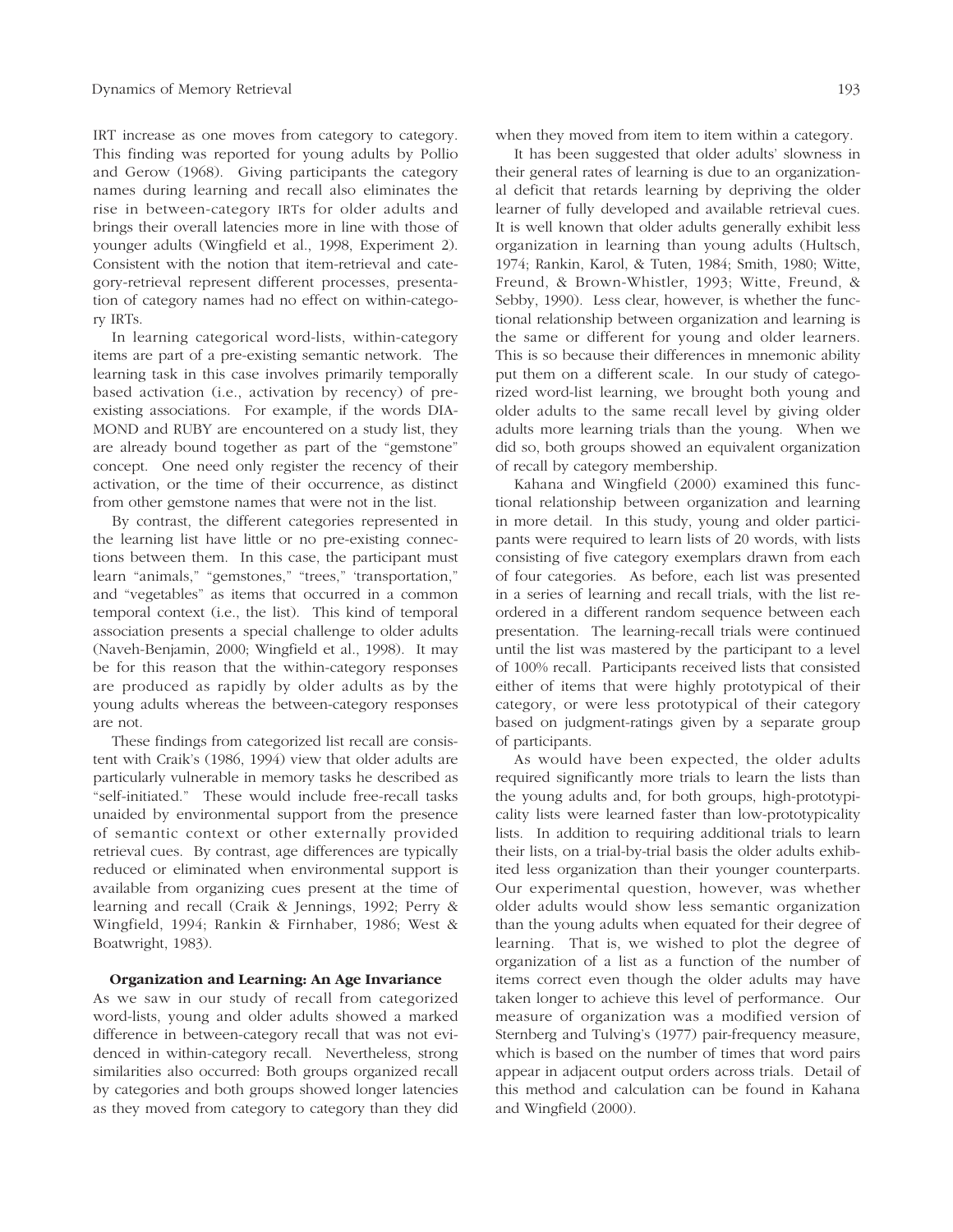

*Figure 4.* The relation between semantic organization, as measured by modified pair-frequency (MPF), shown on the y-axis, and recall probability, shown on the x-axis, for young and older adults. (Data from Kahana & Wingfield, 2000.)

In Figure 4, we show the buildup of organization over learning, not as a function of learning trials, but as a function of recall performance (i.e., percent correct recall). It can be seen that the young and the older adults' curves are virtually identical. This was true both for high-prototypicality and low-prototypicality lists, which are collapsed in this presentation of the data. That is, once we equated the young and the older adults for degree of learning, we demonstrated the same functional relation between learning and organization in free recall for the older adults as for the younger adults.

It may be interesting to note that in this study, as in the Wingfield et al. (1989) experiment, few errors of intrusion were observed. This was true either for intrusions from prior lists or from extra-list items. Such data do not negate an argument that older adults are often less able than young adults to inhibit inapproriate responses. This is a common finding in the aging literature, from studies of language procesing to studies of visual attention (Lahar, Isaak, & McArthur, 2001). It does suggest, however, that the associative connections formed in the list learning were strong enough to allow the retrieval system to distinguish between present-list and other items and to prevent production of the latter.

In both of the experiments just described, we

observed that older adults took many more trials to learn categorized lists than did young adults. As we have also seen, however, once the categories had been learned, young and older adults exhibited the same organization as manifest in their order of recall. Whether lists are categorically organized or not, what items were present in the learning list must be determined by when they were encountered (i.e., their temporal context). Even when lists are categorically organized, one needs such temporal tagging to guide retrieval of the list items from among the larger array of items in semantic memory. It may be that the use of this temporal context underlies the age deficit in speed of list learning. In the next section, we describe some real-world implications of such a failure; in the final section, we consider the possible nature of this tagging deficit.

**The Locus of the Age Impairment in Episodic Memory: Rich Encoding Versus Temporal Tagging** Many everyday memory failures can be due to mistaking a memory of an intended action for one that has actually been completed (Norman, 1981). This failure of "reality monitoring" (Johnson & Raye, 1981) can be as benign as "remembering" that one has put sugar in one's coffee when one has not. The cost of this failure would be to discover that one's coffee still needs sugar, or conversely, to add double the usual amount of sugar if the memory failure went the other way. A more serious concern is that one may think that one has taken one's medicine when one has not. This would result in a missed dose. The converse memory failure in this case would be the failure to remember that one has already taken one's medicine and, as a consequence, potentially taking additional pills beyond what should have been taken. This problem takes on extra importance in older adulthood where the amount of medication that needs to be taken per day can be quite large (Park & Jones, 1997).

Such failures to accurately distinguish between intended actions and completed actions may be due to a failure in effective temporal tagging for tasks that are routinely and frequently performed. In cases where an action is routinely performed (locking one's door, putting sugar in one's coffee, taking one's pills), the source of the failure would be in deciding not *whether* one has done these actions but *when*. That is, we may have a vivid and correct memory of our performance of the action in question. Our difficulty, however, may be in remembering whether we had completed the action a moment ago (putting sugar in this cup of coffee, locking the door when leaving the house this morning, or taking one's pills with this particular meal) or whether our vivid memory is actually a memory of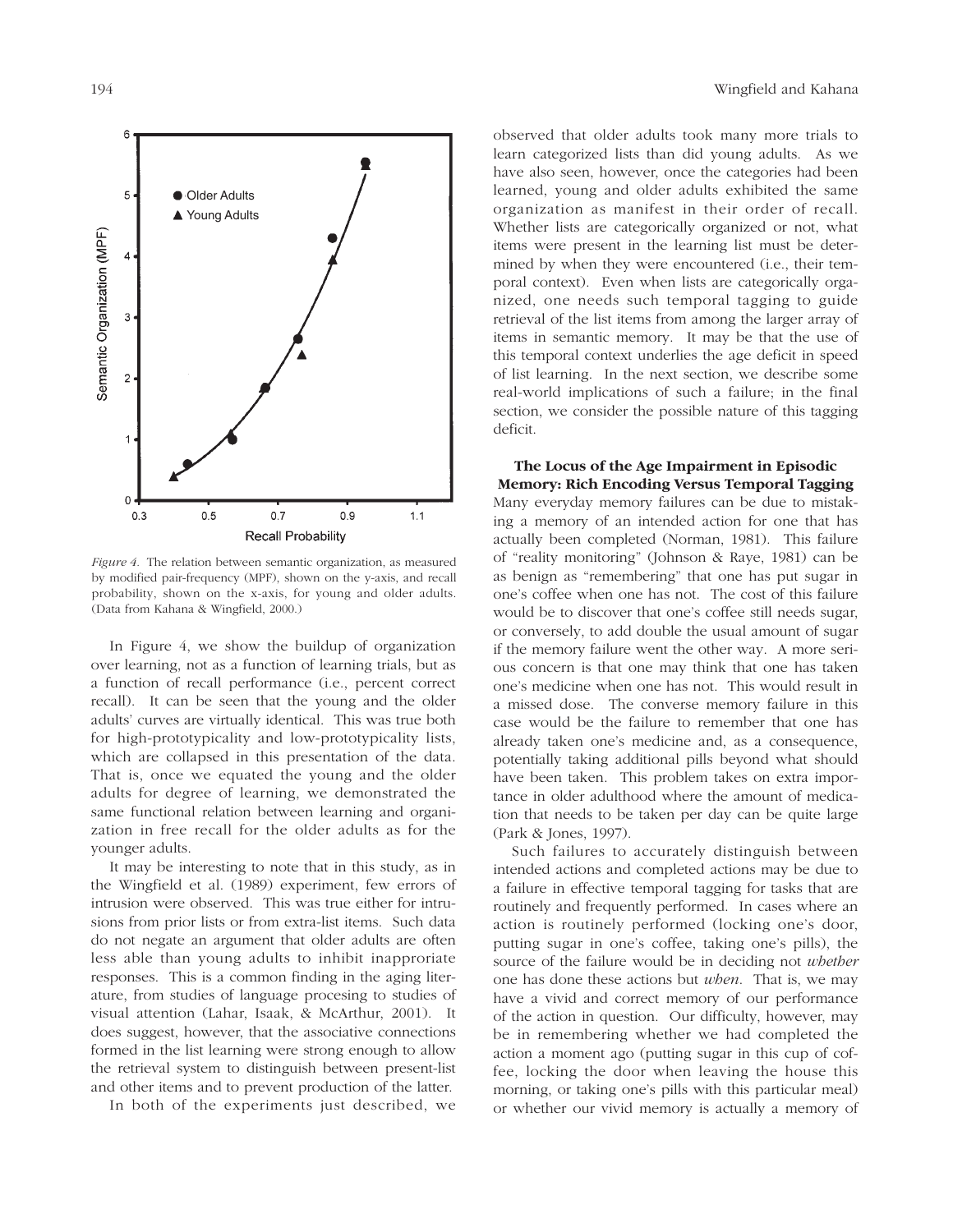

*Figure 5.* Schematic representation of temporal and semantic associations in word-list recall.

having done so on one of many previous occasions in which we have performed this identical act.

In the verbal learning laboratory when one "forgets" an item from a list (e.g., the word "cloud"), one would not say the participant has forgotten the word. The word cloud is still in the participant's lexicon. The difficulty, rather, is in determining whether the word had been heard a moment before (i.e., in the learning set), or whether the word had been heard some time before, perhaps spoken in conversation prior to the experiment. The most accurate recall, whether memory for an intended action or memory of a word in a word-list, is when that stimulus can be encoded using associations that would obviate the need for temporal dating as the only source of discrimination available. That is, a semantically rich memory code will be better than having to rely solely on temporal recency.

To the extent that older adults are less effective in detecting and rapidly encoding contextual information, as has been frequently argued (e.g., Burke & Light, 1981), so older adults would be forced to rely on temporal encoding alone to support their recall judgment. From this one might predict that older adults would be especially susceptible to memory failures traceable to mis-remebering an intended action for a completed one (Cohen & Faulkner, 1989). By contrast, if semantic connections can be easily made, or if the otherwise routine event is encoded in a way unique to other occasions when that task has been performed, older adults should show recall more in line with that of younger adults. In the following section, we propose a theoretical framework for understanding this age-related impairment in episodic memory.

## **Temporal Tagging and the Age Deficit in Episodic Memory**

Figure 5 presents, in schematic form, the processes involved in encoding and retrieval of a list containing words drawn from several semantic categories. We illustrate this for a list of written or spoken words such as "CHAIR, APPLE, ROBIN, SOFA, TABLE, PEAR ..., " which are shown at the bottom of the figure in their order of presentation, going from left to right. At the top of the figure, we show a series of time tags,  $t_1$ through  $t_6$ , which are associated with each of the six presented words. These time tags represent the relative positions of the items within a participant's autobiographical/episodic memory. Rather than thinking of these time tags as coding "clock" time, we think of them as bundles of elements whose values change slowly over the course of item presentation (e.g., Estes, 1950; Howard & Kahana, 2002; Mensink & Raaijmakers, 1988). As a consequence, nearby tags would share more elements than remote tags, endowing them with a relative representation of time.

As we outline in Figure 5, participants studying the word list form bidirectional associations between the items and their time tags (e.g., SOFA  $\vec{\mathbf{t}}$  **t**<sub>4</sub>;  $\mathbf{t}_4 \vec{\mathbf{t}}$  SOFA). At the time of test, the features that represent the current temporal tag,  $t_{test}$ , can be used to cue memory. Due to its temporal proximity to recent tags,  $t_{test}$  is more likely to activate  $t_6$  than  $t_1$ . This is represented in this example by the arrows of varying thickness going from **t**<sub>test</sub> to less and less proximate tags. In this model, cueing with  $t_{test}$  will tend to activate items that have been recently experienced. This would account for the ubiquitous recency effect seen in self-initiated recall, and the fact that this recency effect depends solely on the relative (as opposed to absolute) spacing of list items. (Bjork & Whitten, 1974; Glenberg, Bradley, Stevenson, Kraus, Tkachuk, & Gretz, 1980).

After participants make their first response, this recalled item serves as part of the retrieval cue for subsequent recalls. As illustrated in Figure 5, recalling the word SOFA retrieves its time tag,  $t_4$ , which will tend to activate temporally proximate items. We have illustrated this with the arrows running from  $t_4$  to ROBIN and to TABLE. This would account for the *lag-recency effect* in free recall, in which items temporally adjacent to a recalled item have the highest probability of being the next items recalled (Howard & Kahana, 1999; Kahana, 1996).

Semantic similarity also exerts an important influence on retrieval. This is represented by the arrows at the bottom of the figure linking items that belong to the same semantic category (e.g., SOFA - CHAIR, and SOFA - TABLE, and PEAR - APPLE). Because of the joint influence of semantic and temporal proximity on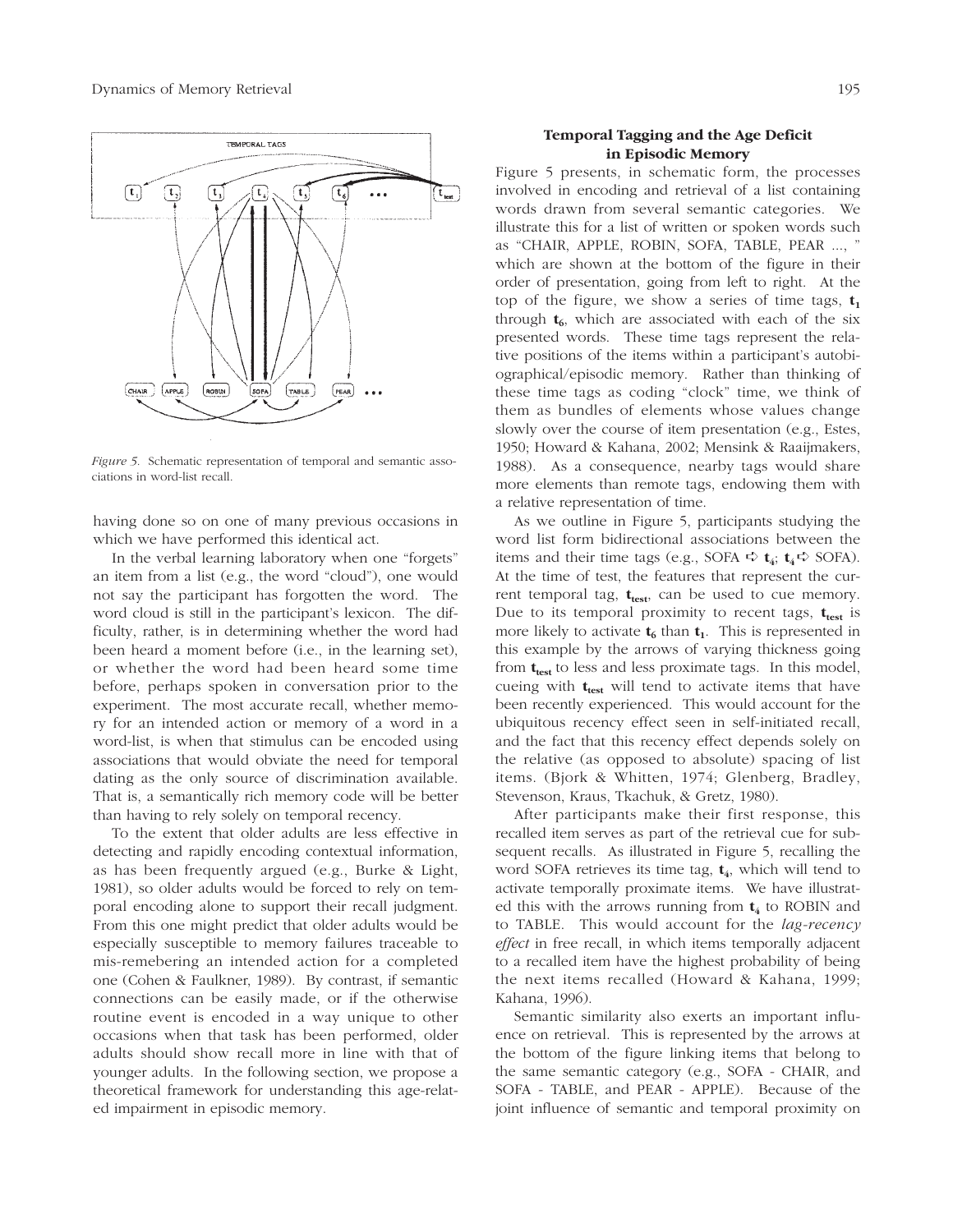retrieval, participants would be more likely to retrieve TABLE following SOFA than ROBIN following SOFA.

We would suggest that the general form of this scheme is identical for both young and older adults. Our hypothesis is that older adults are impaired in their ability to utilize temporal proximity in guiding retrieval (e.g., going from SOFA to ROBIN), in contrast to the relative sparing of their ability to utilize pre-experimental semantic associations (e.g., going from SOFA to TABLE). Our recent finding that lag-recency effects become significantly diminished in older adulthood lends further support to this view (Kahana, Howard, Zaromb, & Wingfield, 2002).

We would argue that it is their deficiency in the use of temporal proximity that underlies older adults' general impairment in episodic memory tasks. Within our framework, this deficiency could take place at the level of the time tags themselves, or at the level of the associations between items and tags. We believe that further empirical work will be capable of distinguishing between these two possibilities.

## **Conclusions**

It is generally true that those tasks that young adults find difficult, or that require a greater amount of time to perform, are especially so for older adults (Cerella, 1994; Cerella et al., 1980). This generality also holds for adult age differences in probability of recall of specific memory items in verbal memory studies (Stine & Wingfield, 1990). As we have tried to show, one of the most notable dissociations running counter to this generality is a sparing of semantic memory relative to significant age declines in episodic retrieval, especially when these tasks are self-initiated and must be performed in the absence of environmental support (Craik & Jennings, 1992).

In an attempt to understand the locus of older adults' difficulty with free recall, we have focused our theoretical interest on the temporal relations among items and their influence on retrieval. This focus suggests that the source of the age difference lies in a deficit in the formation and/or utilization of temporal coding of list items. Such a deficit would put older adults at a special disadvantage under conditions where temporal coding is the only or the primary retrieval cue available to the participant.

As we have indicated, one of the common cases where this condition occurs is in the attempt to distinguish between intended versus completed activities when the tasks are ones that are frequently and routinely performed. This is a case where claims have been made that older adults have special difficulty relative to young adults (Cohen & Faulkner, 1989), a finding that could be consistent with a temporal coding deficit in older adults along the lines we propose.

We believe that the resurgence of research interest in the dynamics of free recall (e.g., Kahana, 1996; Kahana & Loftus, 1999; Rohrer et al., 1995; Wixted & Rohrer, 1996), and its application to memory change in older adulthood, may offer valuable tools for our long-overdue understanding of these and related phenomena.

The authors acknowledge support from NIH Grants AG15852 and MH55687. We also gratefully acknowledge support from the W.M. Keck Foundation. We thank Jill Garland, Marc Howard, and Franklin Zaromb for valuable help in various stages of this research. Correspondence concerning this article and requests for reprints should be addressed to Arthur Wingfield, Volen National Center for Complex Systems, MS 013, Brandeis University, Waltham, MA, 02454-9110, U.S.A. (E-mail: wingfield@brandeis.edu).

#### **References**

- Bjork, R. A., & Whitten, W. B. (1974). Recency-sensitive retrieval processes in long-term free recall. *Cognitive Psychology, 6,* 173-189.
- Bousfield, W. A., Cohen, B. H., & Whitmarsh, G. A. (1958). Associative clustering in the recall of words of different taxonomic frequencies of occurrence. *Psychological Reports, 4,* 39-44.
- Bousfield, W. A., & Puff, C. R. (1964). Clustering as a function of response dominance. *Journal of Experimental Psychology, 67*, 76-79.
- Bousfield, W. A., & Sedgewick, C. H. (1944). An analysis of sequences of restricted associated responses*. Journal of General Psychology, 30*, 149-165.
- Bousfield, W. A., Sedgewick, C. H., & Cohen, B. H. (1954). Certain temporal characteristics of the recall of verbal associates. *American Journal of Psychology, 57*, 111-118.
- Burke, D. M., & Light, L. L. (1981). Memory and aging: The role of retrieval processes. *Psychological Bulletin, 90*, 513-546.
- Cattell, J. M. (1886). The time it takes to see and name objects. *Mind, 11,* 63-65.
- Cerella, J. (1994). Generalized slowing and Brinley plots*. Journal of Gerontology: Psychological Sciences, 49*, P65- P71.
- Cerella, J., Poon, L. W., & Williams, D. M. (1980). Age and the complexity hypothesis. In L. W. Poon (Ed.), *Aging in the 1980s* (pp. 332-340). Washington, DC: American Psychological Association.
- Cohen, G., & Faulkner, D. (1989). The effects of aging on perceived and generated memories. In L. W. Poon, D. C. Rubin, & B. A. Wilson (Eds.), *Everyday cognition in adulthood and late life* (pp. 222-243). Cambridge, UK: Cambridge University Press.
- Craik, F. I. M. (1977). Age differences in human memory. In J. E. Birren & K. W. Schaie (Eds.), *Handbook of the*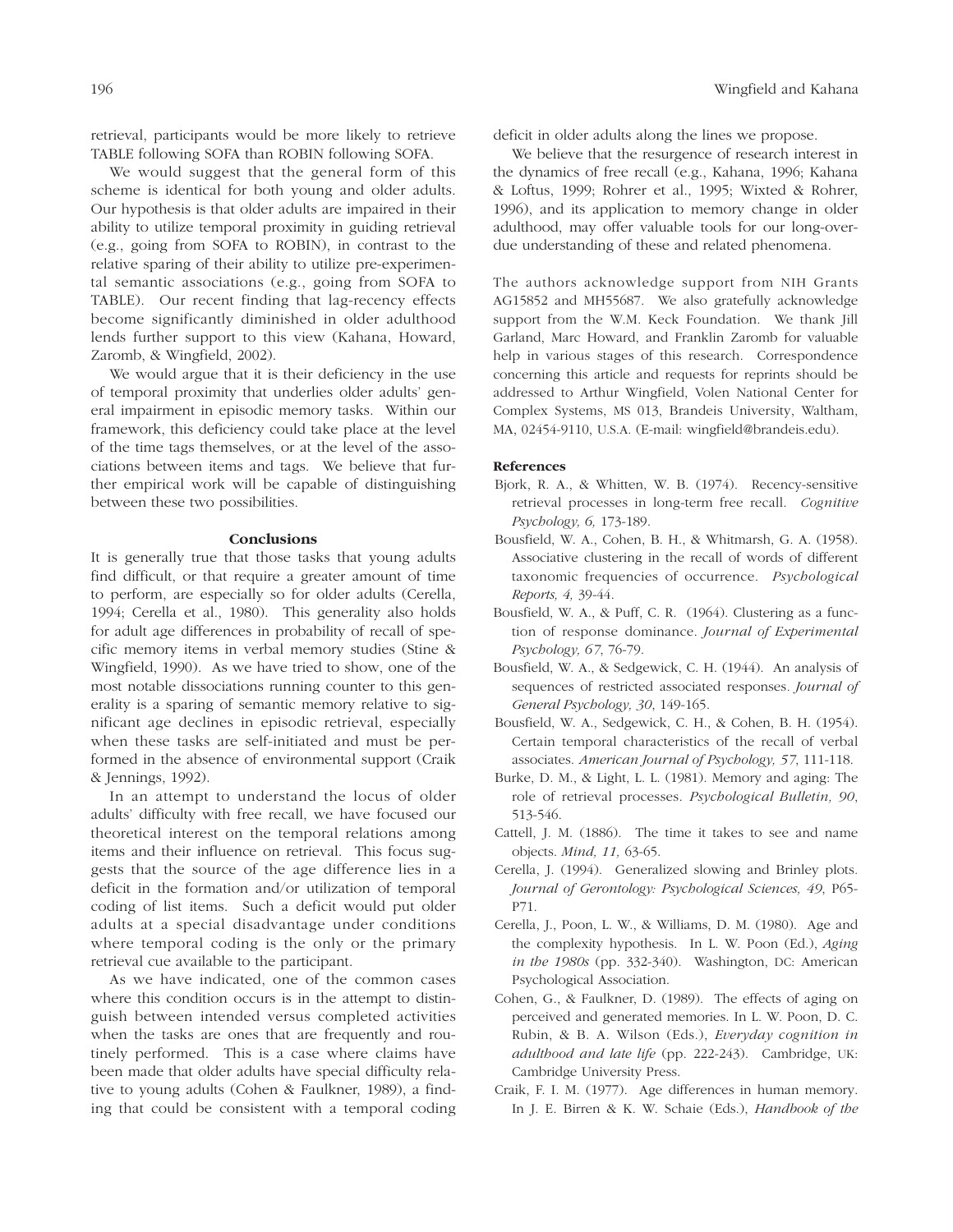*psychology of aging* (pp. 384-420). New York: Van Nostrand Reinhold.

- Craik, F. I. M. (1986). A functional account of age differences in memory. In F. Klix & H. Hagendorf (Eds.), *Human memory and cognitive capabilities, mechanisms, and performances* (pp. 409-422). North Holland: Elsevier.
- Craik, F. I. M. (1994). Memory changes in normal aging. *Current Directions in Psychological Science, 3*, 155-158.
- Craik, F. I. M., & Jennings, J. M. (1992). Human memory. In F. I. M. Craik & T. A. Salthouse (Eds.), *The handbook of aging and cognition* (pp. 51-110). Hillsdale, NJ: Erlbaum.
- Craik, F. I. M., & McDowd, J. M. (1987). Age differences in recall and recognition. *Journal of Experimental Psychology: Learning, Memory, and Cognition, 13*, 474- 479.
- Cutler, S. J., & Grams, A. E. (1988). Correlates of self-reported everyday memory problems. *Journal of Gerontology: Social Science, 43*, S82-S90.
- Deese, J. (1959). On the prediction of occurrence of particular verbal intrusions in immediate recall. *Journal of Experimental Psychology, 58*, 17-22.
- Dobbs, A. R., & Rule, B. G. (1987). Prospective memory and self-reports of memory abilities in older adults. *Canadian Journal of Psychology, 41*, 209-222.
- Estes, W. K. (1950). Toward a statistical theory of learning. *Psychological Review*, *57*, 94-107.
- Fisk, A. D., & Fisher, D. L. (1994). Brinley plots and theories of aging: The explicit, muddled, and implicit debates. *Journal of Gerontology: Psychological Sciences, 49*, P81-P89.
- Gilewski, M. J., & Zelinski, E. M. (1986). Questionnaire assessment of memory complaints. In L. W. Poon (Ed.), *Handbook for clinical memory assessment of older adults* (pp. 93-107). Washington, DC: American Psychological Association.
- Glenberg, A. M., Bradley, M. M., Stevenson, J. A., Kraus, T. A., Tkachuk, M. J., & Gretz, A. L. (1980). A two-process account of long-term serial position effects. *Journal of Experimental Psychology: Human Learning and Memory, 6,* 355-369.
- Hartley, J. T. (1989). Memory for prose: Perspectives on the reader. In L. W. Poon, D. C. Rubin, & B. A. Wilson (Eds.), *Everyday cognition in adulthood and later life* (pp. 135-156). New York: Cambridge University Press.
- Hartley, J. (1993). Aging and prose memory: Tests of the resource-deficit hypothesis. *Psychology and Aging, 8*, 538-551.
- Hasher, L., & Zacks, R. T. (1988). Working memory, comprehension, and aging: A review and a new view. In G.H. Bower (Ed.), *The psychology of learning and motivation: Advances in research and theory* (Vol. 22, pp. 193-225). San Diego, CA: Academic Press.
- Howard, M., & Kahana, M. J. (1999). Contextual variability and serial position effects in free recall. *Journal of Experimental Psychology: Learning, Memory and Cognition, 25*, 923-941.
- Howard, M., & Kahna, M. J. (2002). A distributed representation of temporal context. *Journal of Mathematical Psychology, 46,* 269-299.
- Hultsch, D. F. (1974). Learning to learn in adulthood. *Journal of Gerontology, 29*, 302-308.
- Hultsch, D. F. (1975). Adult age differences in retrieval: Trace-dependent and cue-dependent forgetting. *Developmental Psychology, 11*, 197-201.
- Jacoby, L. L. (1991). A process dissociation framework: Separating automatic from intentional uses of memory. *Journal of Memory and Language, 11*, 197-201.
- Johnson, M. K., & Raye, C.L. (1981). Reality monitoring. *Psychological Review, 88*, 67-85.
- Kahana, M. J. (1996). Associative retrieval processes in free recall. *Memory and Cognition, 24*, 103-109.
- Kahana, M. J., Howard, M. W., Zaromb, F., & Wingfield, A. (2002). Age dissociates recency and lag recency effects in free recall*. Journal of Experimental Psychology: Learning, Memory and Cognition, 28,* 530-540.
- Kahana, M. J., & Loftus, G. (1999). Accuracy and latency in human cognition. In R. Sternberg (Ed.), *The concept of cognition*. Cambridge, MA: MIT Press.
- Kahana, M. J., & Wingfield, A. (2000). A functional relation between learning and organization in free recall. *Psychonomic Bulletin & Review, 7*, 516-521.
- Kausler, D. M. (1994). *Learning and memory in normal aging*. San Diego, CA: Academic Press.
- Kempler, D., Teng, E. L., Dick, M., Taussig, I. M., & Davis, D. S. (1998). The effects of age, education, and ethnicity on verbal fluency. *Journal of the International Neuropsychological Society, 4*, 531-538.
- Lahar, C. J., Isaak, M. I., & McArthur, A. D. (2001). Age differences in the magnitude of the attentional blink. *Aging, Neuropsychology and Cognition*, *8*, 149-159.
- Laming, D. (1999). Testing the idea of distinct storage mechanisms in memory. *International Journal of Psychology, 34*, 419-426.
- Light, L. L. (1991). Memory and aging: Four hypotheses in search of data*. Annual Review of Psychology, 42*, 333- 376.
- Mensink, G. J. M., & Raaijmakers, J. G. W. (1988). A model for interference and forgetting. *Psychological Review*, *95*, 434-455.
- Mitchell, D. B. (1989). How many memory systems? Evidence from aging. *Journal of Experimental Psychology: Learning, Memory, and Cognition*, *15*, 31- 49.
- Moscovitch, M., & Winocur, G. (1992). The neuropsychology of memory and aging. In F. I. M. Craik & T. A. Salthouse (Eds.), *The handbook of aging and cognition*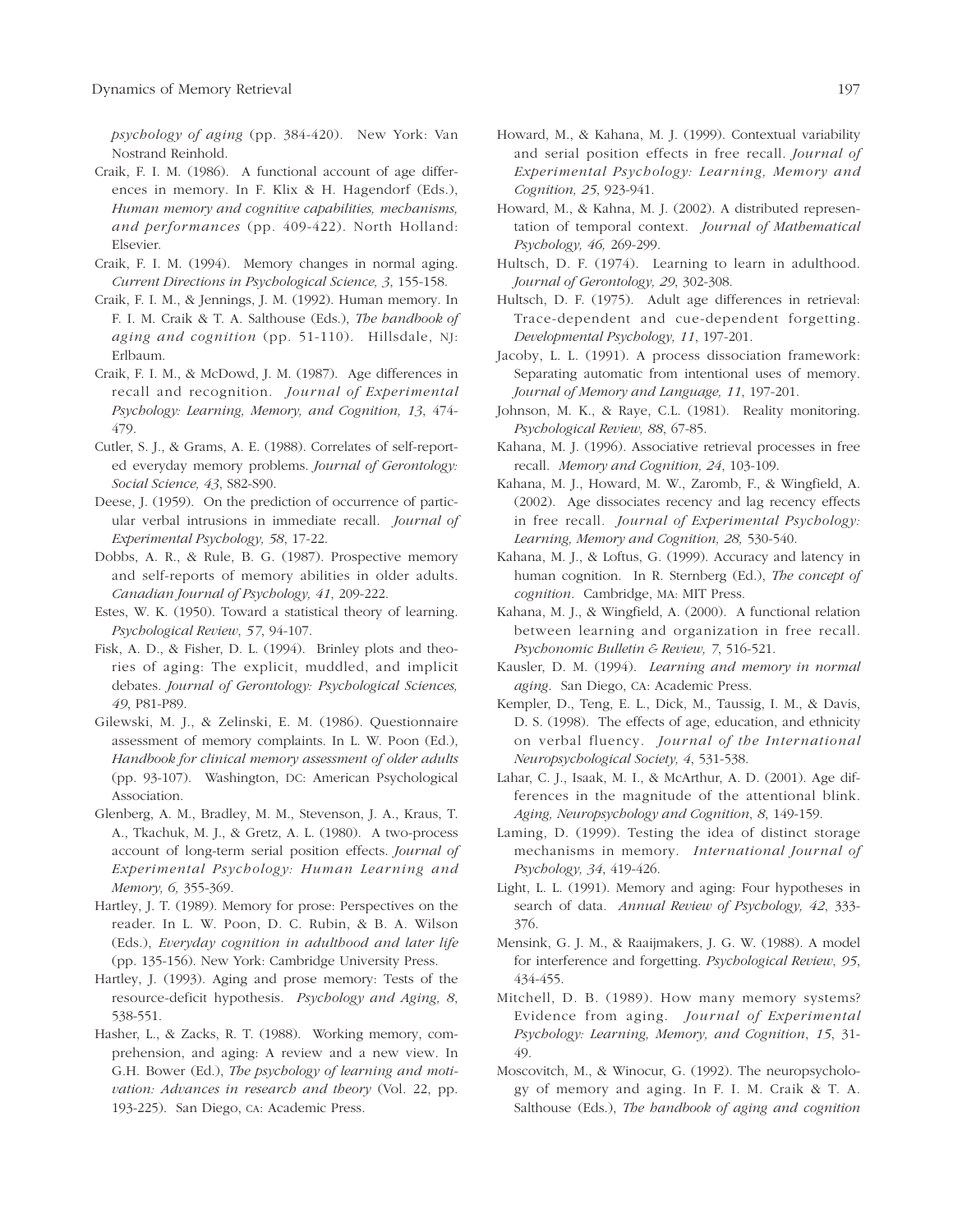(pp. 315-372). Hillsdale, NJ: Erlbaum.

- Murdock, B. B. (1962). The serial position effect of free recall. *Journal of Experimental Psychology, 64*, 482-488.
- Myerson, J., Wagstaff, D., & Hale, S. (1994). Brinley plots, explained variance, and the analysis of age differences in response latencies. *Journal of Gerontology: Psychological Sciences, 49*, P72-P80.
- Naveh-Benjamin, M. (2000). Adult age differences in memory performance: Tests of an associative deficit hypothesis. *Journal of Experimental Psychology: Learning, Memory and Cognition, 26*, 1170-1187.
- Norman, D. A. (1981). Categorization of action slips. *Psychological Review, 38*, 1-15.
- Norman, K. A., & Schacter, D. L. (1997). False recognition in younger and older adults: Exploring the characteristics of illusory memories. *Memory and Cognition, 25*, 555- 583.
- Park, D. C., & Jones, T. R. (1997). Medication adherence and aging. In A. D. Fisk & W. A. Rogers (Eds.), *Handbook of human factors and the older adult* (pp. 257-287). San Diego, CA: Academic Press.
- Patterson, K. E., Meltzer, R., & Mandler, G. (1971). Interresponse times in categorized free recall. *Journal of Verbal Learning and Verbal Behavior, 10*, 417-426.
- Perry, A. R., & Wingfield, A. (1994). Contextual encoding by young and elderly adults as revealed by cued and free recall. *Aging and Cognition, 1*, 120-139.
- Pollio, H. R. (1974). *The psychology of symbolic activity*. Reading, MA: Addison-Wesley.
- Pollio, H. R., & Gerow, J. R. (1968). The role of rules in recall. *American Journal of Psychology, 81*, 303-313.
- Pollio, H. R., Richards, S., & Lucas, R. (1969). Temporal properties of category recall. *Journal of Verbal Learning and Verbal Behavior, 8,* 529-536.
- Rankin, J. L., & Firnhaber, S. (1986). Adult age differences in memory: Effects of distinct and common encodings*. Experimental Aging Research, 12*, 141-146.
- Rankin, J. L., Karol, R., & Tuten, C. (1984). Strategy use, recall, and recall organization in young, middle-aged, and elderly adults. *Experimental Aging Research, 10,* 193-196.
- Roediger, H. L., & McDermott, K. B. (1995). Creating false memories: Remembering words not presented in lists. *Journal of Experimental Psychology: Learning, Memory and Cognition, 21*, 803-814.
- Rohrer, D., Wixted, J. T., Salmon, D. P., & Butters, N. (1995). Retrieval from semantic memory and its implications for Alzheimer's disease*. Journal of Experimental Psychology: Learning, Memory and Cognition, 21*, 1127- 1139.
- Salthouse, T. A. (1991). *Theoretical perspectives on cognitive aging*. Hillsdale, NJ: Erlbaum.
- Schacter, D. L., Chiu, C., & Ochsner, K. N. (1993). Implicit memory: A selective review. *Annual Review of*

*Neuroscience, 16,* 159-182.

- Smith, A. D. (1980). Age differences in encoding, storage, and retrieval. In L. W. Poon, J. L. Fozard, L. S. Cermak, D. Arenberg, & L. W. Thompson (Eds.), *New directions in memory and aging* (pp. 23-46). Hillsdale, NJ: Erlbaum.
- Sternberg, R. J., & Tulving, E. (1977). The measurement of subjective organization in free recall. *Psychological Bulletin, 84*, 539-556.
- Stine, E. A. L., & Wingfield, A. (1988). Memorability functions as an indicator of qualitative age differences in text recall. *Psychology and Aging, 3*, 179-183.
- Stine, E. A. L., & Wingfield, A. (1990). The assessment of qualitative age differences in discourse processing. In T. M. Hess (Ed.), *Aging and cognition: Knowledge organization and utilization*, (pp. 33-92). New York: Elsevier.
- Tombaugh, T. N., Kozak, J., & Rees, L. (1999). Normative data stratified by age and education for two measures of verbal fluency: FAS and animal naming. *Archives of Clinical Neuropsychology, 14*, 167-177.
- Tulving, E., & Madigan, S. A. (1970). Memory and verbal learning*. Annual Review of Psychology, 21*, 437-484.
- Tulving, E., & Pearlstone, Z. (1966). Availability versus accessibility of information in memory for words. *Journal of Verbal Learning and Verbal Behavior, 5*, 381- 391.
- Tun, P. A., Wingfield, A., Rosen, M. J., & Blanchard, L. (1998). Response latencies for false memories: Gistbased processes in normal aging. *Psychology and Aging, 13*, 230-
- West, R. L., & Boatwright, L. K. (1983). Age differences in cued recall and recognition under varying encoding and retrieval conditions*. Experimental Aging Research, 9*, 185-189.
- Wingfield, A., Lindfield, K. C., & Kahana, M. J. (1998). Adult age differences in the temporal characteristics of category free recall. *Psychology and Aging, 13*, 256-266.
- Wingfield, A., Tun, P. A., & Rosen, M. J. (1995). Age differences in veridical and reconstructive recall of syntactically and randomly segmented speech. *Journal of Gerontology: Psychological Sciences, 50B*, P257-P266.
- Witte, K. L., Freund, J. S., & Brown-Whistler, S. (1993). Adult age differences in free recall and category clustering. *Experimental Aging Research, 19*, 15-28.
- Witte, K. L., Freund, J. S., & Sebby, R. A. (1990). Age differences in free recall and subjective organization. *Psychology and Aging, 5*, 307-309.
- Wixted, J. T., & Rohrer, D. (1996). Analyzing the dynamics of free recall: An integrative review of the literature. *Psychonomic Bulletin and Review, 1,* 89-106.
- Zacks, R. T., Hasher, L., & Li, K. Z. H. (2000). Human memory. In F. I. M. Craik & T. A. Salthouse (Eds.), *Handbook of aging and cognition* (2nd ed., pp. 293- 357). Mahwah, NJ: Erlbaum.